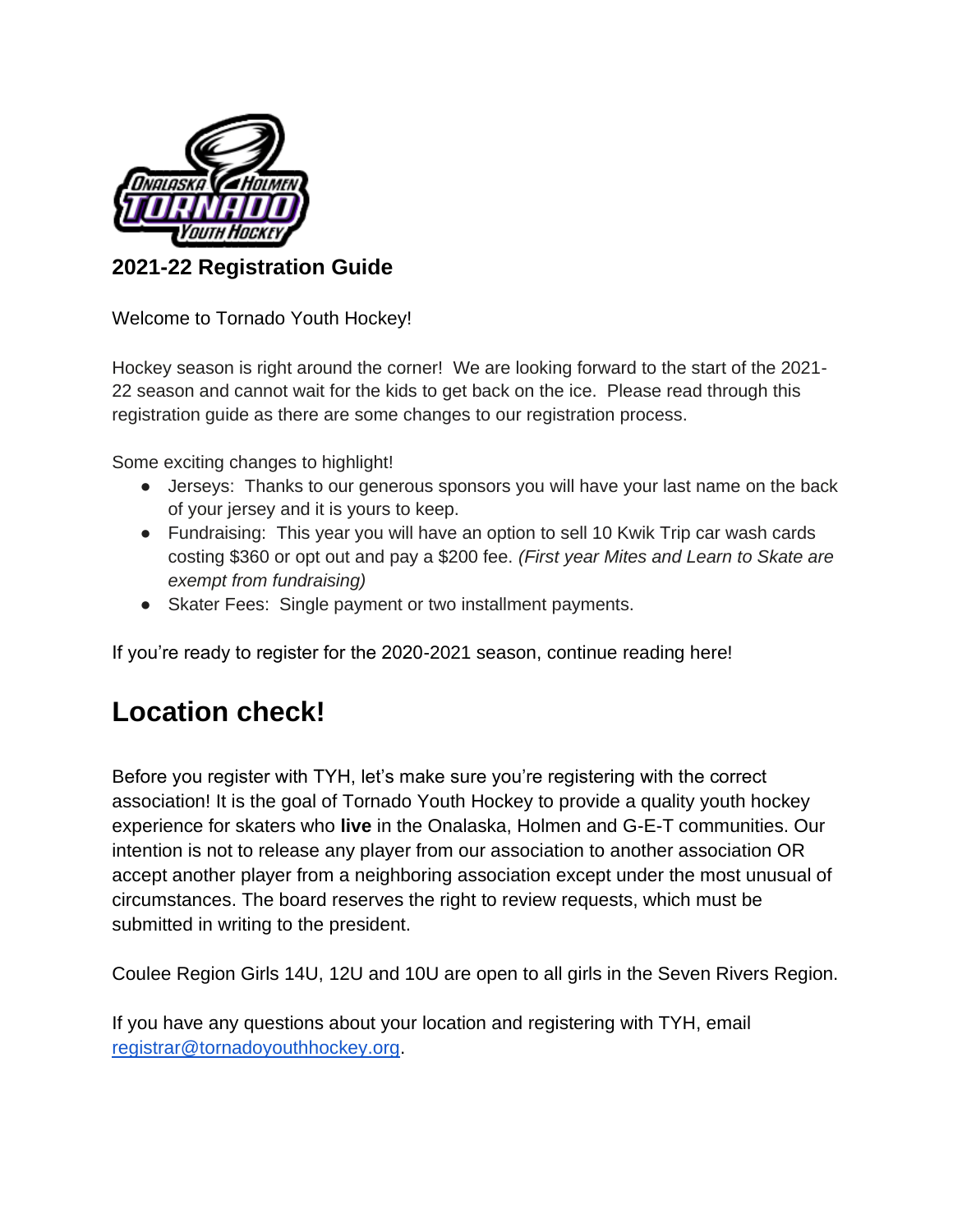# **How do I register my skater?**

Registration for all players, all levels, returning and new, opens online August 23, 2021. The process starts on the TYH website. Find your level and follow the registration steps below. Please read through our FAQs below the registration information!

# **Returning Mites (birth years 2013-2016)**

**Step 1**: visit<http://www.tornadoyouthhockey.org/registration/> and register your skater (opens Aug. 23, 2021). While registering, you'll be prompted to visit USA Hockey to register your skater with that organization (necessary for TYH registration). **Registration closes Wednesday, September 1.**

**Step 2:** Print and sign your "2021/22 Registration Packet" and your USA Hockey number confirmation sheet. Mail your USA Hockey number confirmation sheet, registration fees, fundraising fees and "2021/22 Registration Packet" to:

Tornado Youth Hockey PO Box 503 Holmen, WI 54636-503

**Step 3**: Attend the Returning Mite parent meeting. Meeting date and time is yet to be determined and an invite will be sent to you at a later date.

# **New Mites (birth years 2013-2017)**

visit<http://www.tornadoyouthhockey.org/registration/> and register your skater (opens Aug. 23, 2021). While registering, you'll be prompted to visit USA Hockey to register your skater with that organization (necessary for TYH registration). **Registration closes Wednesday, September 1.**

**Step 2:** Print and sign your "2021/22 Registration Packet" and your USA Hockey number confirmation sheet. Mail your USA Hockey number confirmation sheet, registration fees and "2021/22 Registration Packet" to:

Tornado Youth Hockey PO Box 503 Holmen, WI 54636-503

**Step 3**: Attend the New Mite parent meeting. Meeting date and time is yet to be determined and an invite will be sent to you at a later date.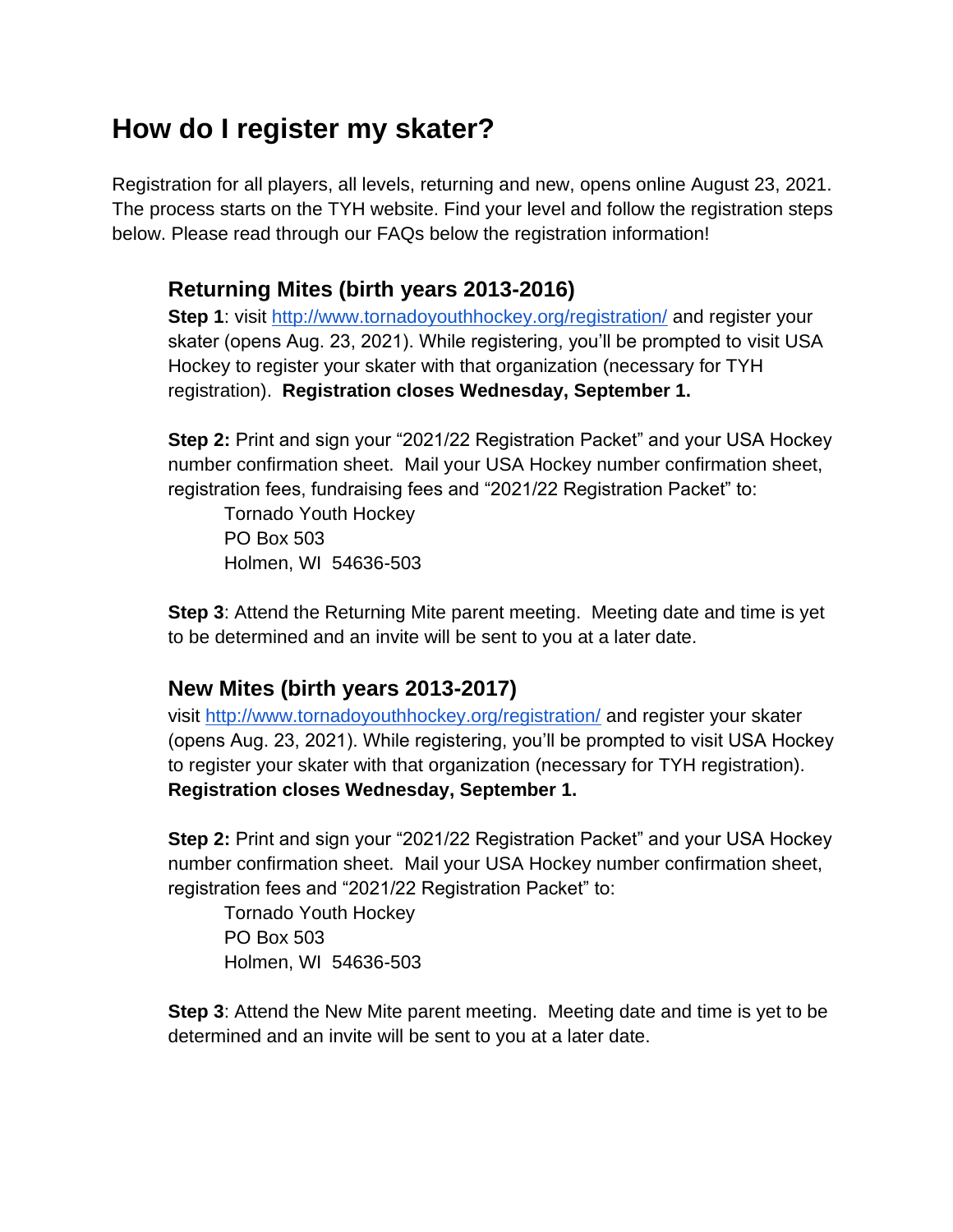# **Learn to Skate program (at least 4 years old by Dec. 31, 2021 and older)**

Our Learn to Skate program focuses on those taking their early steps on the ice. All your skater needs is a helmet and skates! Our Learn to Skate participants will join certified Learn to Skate USA instructors. We will send out more information as we work through the calendar, logistics and fees for our Learn to Skate and Try Hockey for Free programs.

**Step 1**: visit<http://www.tornadoyouthhockey.org/registration/> and register your skater (opens Aug. 23, 2021). While registering, you'll be prompted to visit USA Hockey to register your skater with that organization (necessary for TYH registration). **Registration closes Wednesday, September 1.**

**Step 2:** Print and sign your "2021/22 Registration Packet" and your USA Hockey number confirmation sheet. Mail your USA Hockey number confirmation sheet, registration fees, and "2021/22 Registration Packet" to:

Tornado Youth Hockey PO Box 503 Holmen, WI 54636-503

**Step 3**: Attend the Learn to Skate parent meeting. Meeting date and time is yet to be determined and an invite will be sent to you at a later date.

# **New and Returning:**

# **Squirts (2011-2012), Peewees (2009-2010) and Bantams (2007- 2008)**

**Step 1**: visit<http://www.tornadoyouthhockey.org/registration/> and register your skater (opens Aug. 23, 2021). While registering, you'll be prompted to visit USA Hockey to register your skater with that organization (necessary for TYH registration). **Registration closes Wednesday, September 1.**

**Step 2:** Print and sign your "2021/22 Registration Packet" and your USA Hockey number confirmation sheet. Mail your USA Hockey number confirmation sheet, registration fees, fundraising fees and "2021/22 Registration Packet" to:

Tornado Youth Hockey PO Box 503 Holmen, WI 54636-503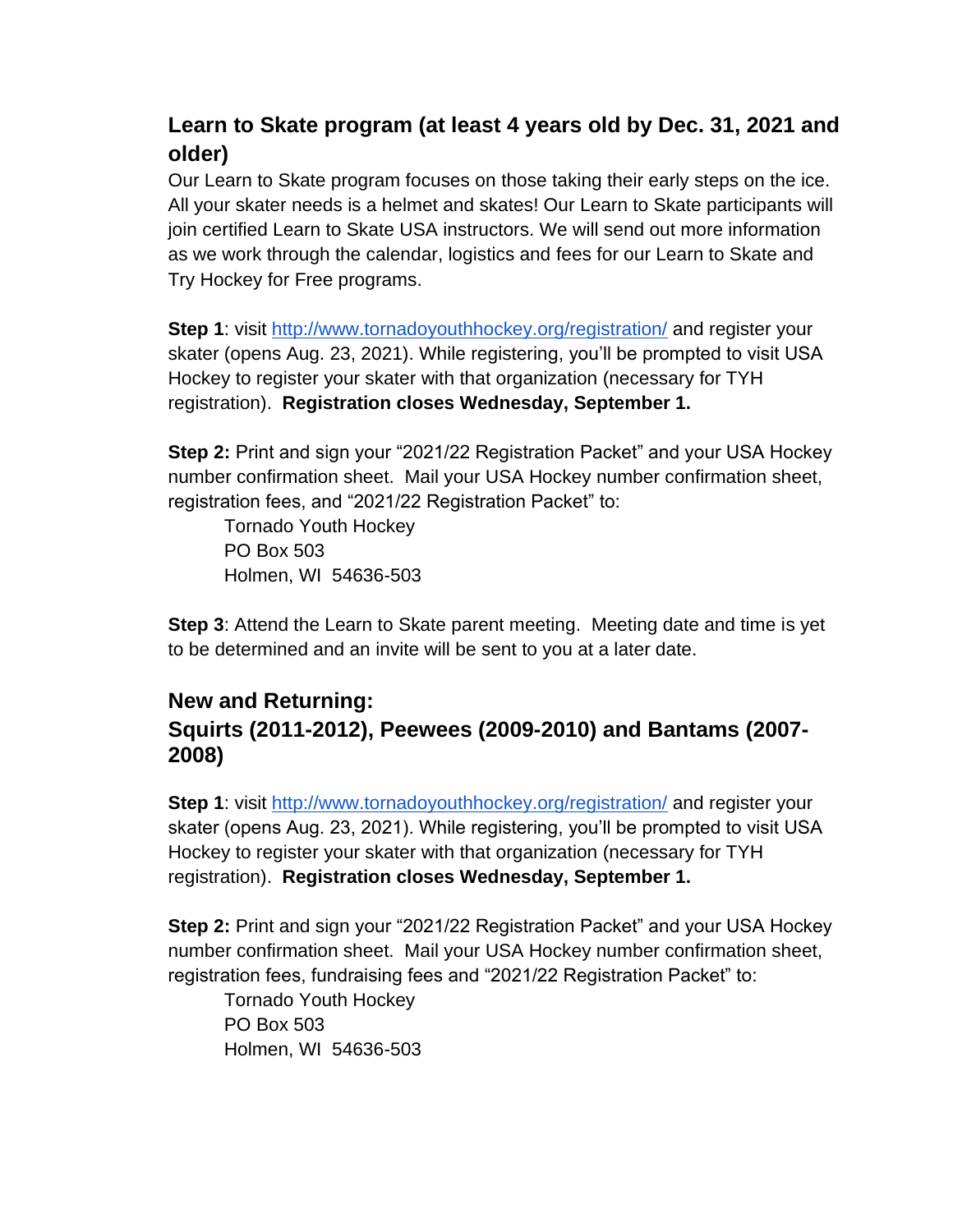**Step 3:** attend optional pre-tryout practices (watch for dates, sessions will be optional and additional fees will be charged for participation) and tryouts: Oct.9- 10 for Squirts, Peewees and Bantams.

# **Coulee Region Girls Teams 14U (2006-2007), 12U (2008-2009) and 10U (2010-2011)**

The girls teams are open to all female players in the Coulee Region. The Coulee Region Girls teams co-op with West Salem Youth Hockey. Ice time will be split between both rinks. Registration for all levels for the girls teams closes October 1. You will be notified immediately following closure regarding team status. If we are unable to fill a team, you're eligible for a full refund. If you're TYH-eligible (you live in Holmen, Onalaska or GET) and choose to play TYH Squirts, Peewees, or Bantams, we will transfer your registration fees at the appropriate rate. You will then attend pre-tryout practices and tryouts.

*When you register for the Girls teams through Tornado Youth Hockey, you make a commitment to the team. The team will count on your skater's presence at all games and tournaments. We ask that you don't attempt to split time between two teams.* 

**Step 1**: visit<http://www.tornadoyouthhockey.org/registration/> and register your skater (opens Aug. 23, 2021). While registering, you'll be prompted to visit USA Hockey to register your skater with that organization (necessary for TYH registration). **Registration closes Wednesday, September 1.**

**Step 2:** Print and sign your "2021/22 Registration Packet" and your USA Hockey number confirmation sheet. Mail your USA Hockey number confirmation sheet, registration fees, fundraising fees and "2021/22 Registration Packet" to:

Tornado Youth Hockey PO Box 503 Holmen, WI 54636-503

**Step 3**: attend pre-season practices (watch for dates)

# **Will there be a girls option at the Mite level?**

Later in the season we will gauge interest in forming a Mite girls team to play in a jamboree. For now, register your skater for TYH Mites if you live in Onalaska, Holmen or GET (if outside those areas, register your Mite with your local hockey association).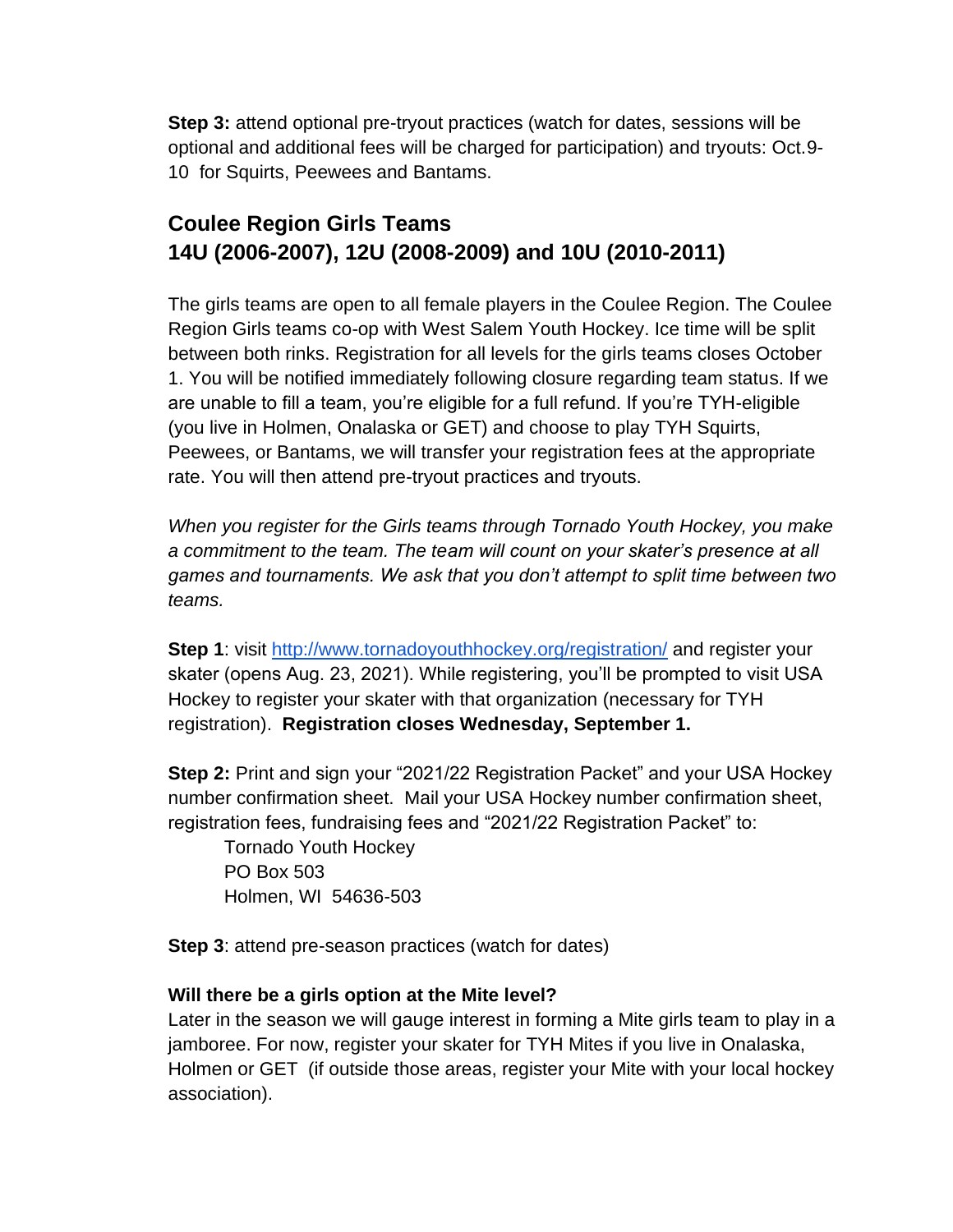# **FAQs**

### **Can my new skater try hockey first?**

If your skater cannot skate then our Learn to Skate program is perfect for you. Please send any questions to Kathy Wing, TYH Learn to Skate coordinator (email: [learn2skate@tornadoyouthhockey.org](mailto:learn2skate@tornadoyouthhockey.org) ):

#### **What level is my player?**

Learn to Skate season (Nov.-Dec.): new skaters at least 4 years old (by Dec. 31, 2021) and older Mites: born 2013-2017 Squirts: born 2011-2012 Peewees: born 2009-2010 Bantams: born 2007-2008 Coulee Region Girls 14U: born 2007-2008 Coulee Region Girls 12U: born 2009-2010 Coulee Region Girls 10U: born 2011-2012

#### **What are the fees?**

Try Hockey For Free 3-Day Program \$0 (see Try Hockey For Free section) Learn to Skate program: \$75 Mites-New: \$135 Mites-Returning: \$230 Squirts: \$445 Peewees: \$495\* Bantams: \$545 Girls 10U: \$445 Girls 12U: \$495 Girls 14U: \$495

# \***2021-2022 fees are due at registration. As in past years we are offering either a one time payment or two installment payments. Installment plan: post-date checks Oct. 15 and Dec. 15, 2021.**

No checks? We ask that you pay in full with a money order or a cashier's check. Or, request checks from your bank.

Note: Coulee Region Girls Teams prices may decrease based on registration numbers. If that is the case, TYH will refund you the difference.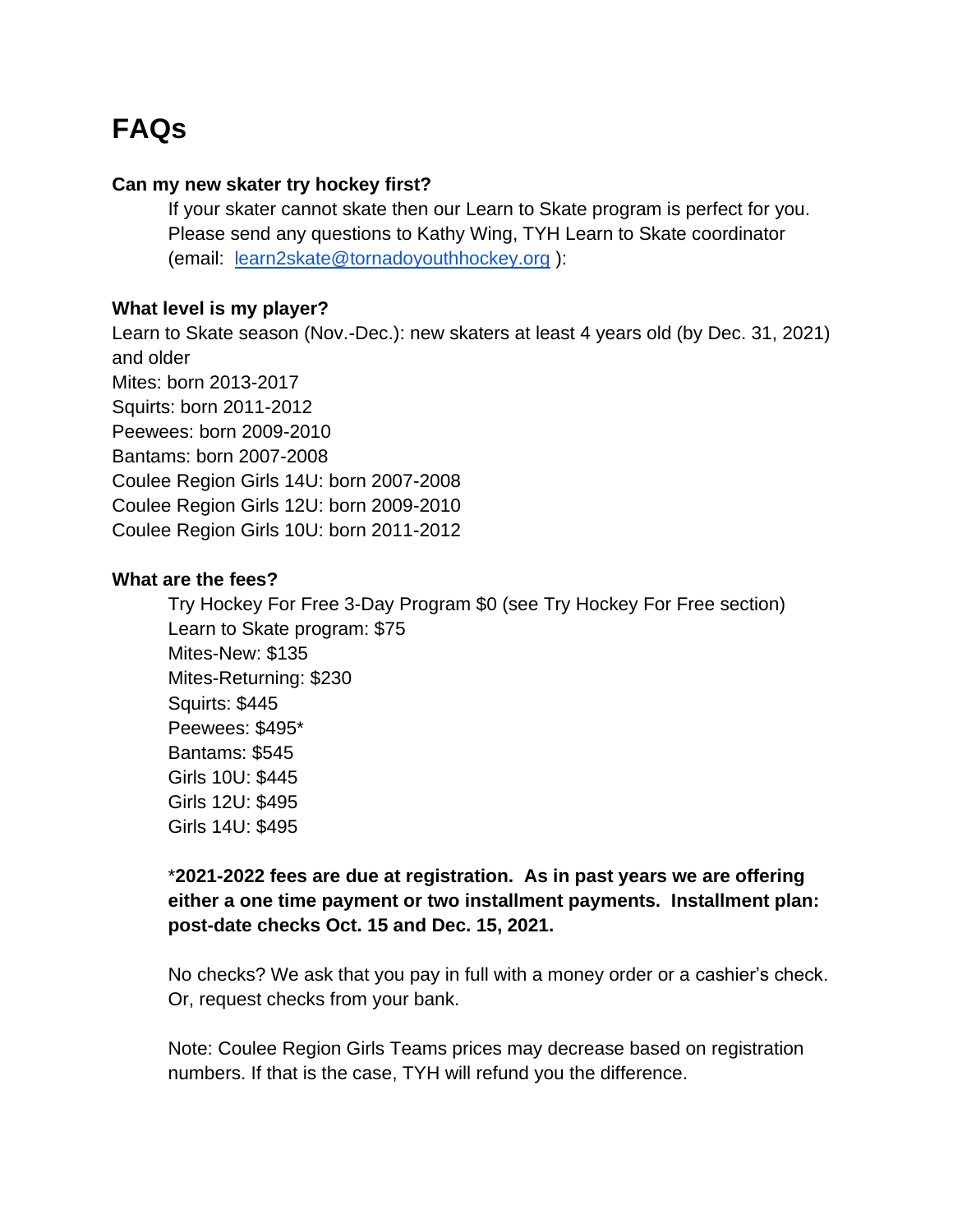# **USA Hockey membership fee**

Registration with USA Hockey is required and is an additional \$56 paid directly to that organization (separate from your TYH fees). Each participant registering to play or coach will pay the USA Hockey fee (fee is waived for skaters age 6 ((birth year 2015)) and younger but registration with USA Hockey is still required).

USA Hockey registration must be completed for all players, coaches and volunteers.

[USA Hockey Member Registration](https://membership.usahockey.com/register/age)

# **What's included in my fees?**

- USA Hockey certified coaching team
- Ice time (around \$75,000 rental fee during the season)
- Jamboree / Tournament entrance fees
- Game referees
- TYH annual WAHA dues and other operational expenses

# **What are the additional fees and family fundraising commitments/ volunteer obligations?**

# **Additional Fees:**

- Optional pre-tryout practices for Squirts-Bantams
- Potential fees for non-parent coaches at Squirt-Bantam levels
- Potential tournament fees if teams vote to participate in tournaments over and above those covered by TYH

# **Family obligations are as follows:**

# **Learn to Skate program**

No additional commitments

# **New Mites**

10 service hours, jamboree volunteering

# **Returning Mites**

20 service hours, fundraising (\$360 in Kwik Trip cards or \$200 opt out fee. Please note fundraising fee is per family and not per skater) and jamboree volunteering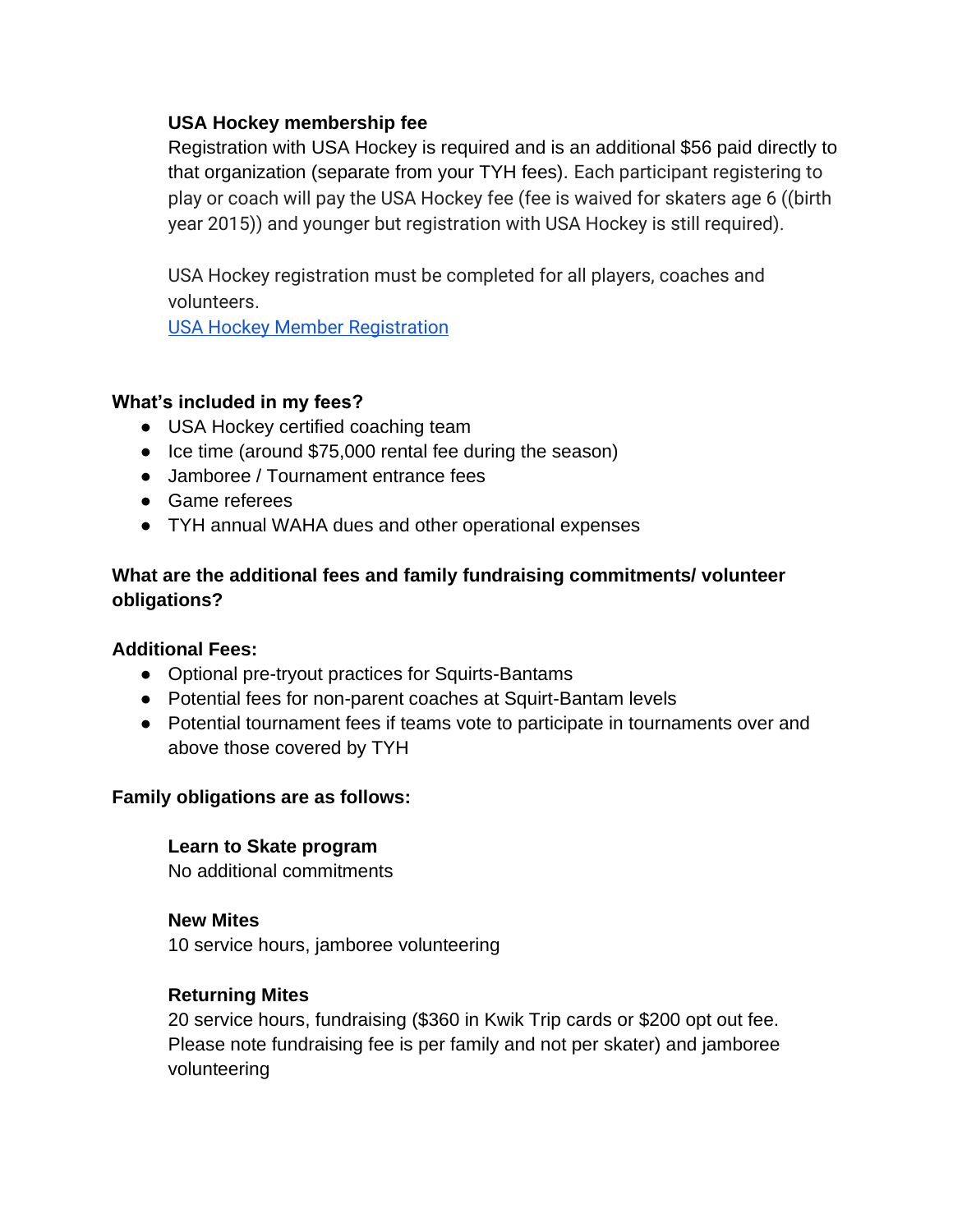### **Squirts, Peewees, Bantams, Girls 10U, 12U and Girls 14U**

20 service hours, fundraising (\$360 in Kwik Trip cards or \$200 opt out fee. Please note fundraising fee is per family and not per skater), home game and tournament coordination. Note, if your family is new to TYH, your service hour obligation is 10 hours.

**Fundraising Note:** When registering you will need to choose to either sell 10 Kwik Trip car wash cards for \$360 or write an opt out check for \$200. Please include this payment with your registration packet when you mail it.

\*\*Incomplete service hours will be billed at \$25 per hour and must be paid prior to next season registration. To learn more visit the Service Hour and Commitment document on our policies page,

[http://www.tornadoyouthhockey.org/contacts/policies-and-documents/.](http://www.tornadoyouthhockey.org/contacts/policies-and-documents/)

### **We're new to hockey, how do we learn more?**

Visit the Tornado Youth Hockey website at<http://www.tornadoyouthhockey.org/> and the Wisconsin Ameteur Hockey Association website at [http://www.waha-hockey.com/.](http://www.waha-hockey.com/) Also feel free to contact any TYH board member,

<http://www.tornadoyouthhockey.org/contacts/> .

# **What is the refund policy?**

Fees will be refunded only when a player is injured and cannot continue the season, and then only on a prorated basis. For example, if the regular season is 18 weeks and a player is injured at 12 weeks, the refund is calculated by taking the 6 weeks they missed divided by 18 to get a 33% refund. If the skater fees were \$370.00 the refund would be \$122.10 (\$370 X .33).

Players who are eligible to tryout for high school teams may register with USA Hockey and TYH and skate with TYH until high school tryouts. In order to skate with TYH, the skater must have submitted registration fees in order to get on the ice with TYH. Player families are responsible to notify the Treasurer to request refunds and must do so within 30 days of player resignation or will forfeit their refund. All other requests for a refund must be submitted to the board in writing for approval.

Girls 14U, 12U and 10U: if TYH is unable to roster a team, you will be eligible for a full refund.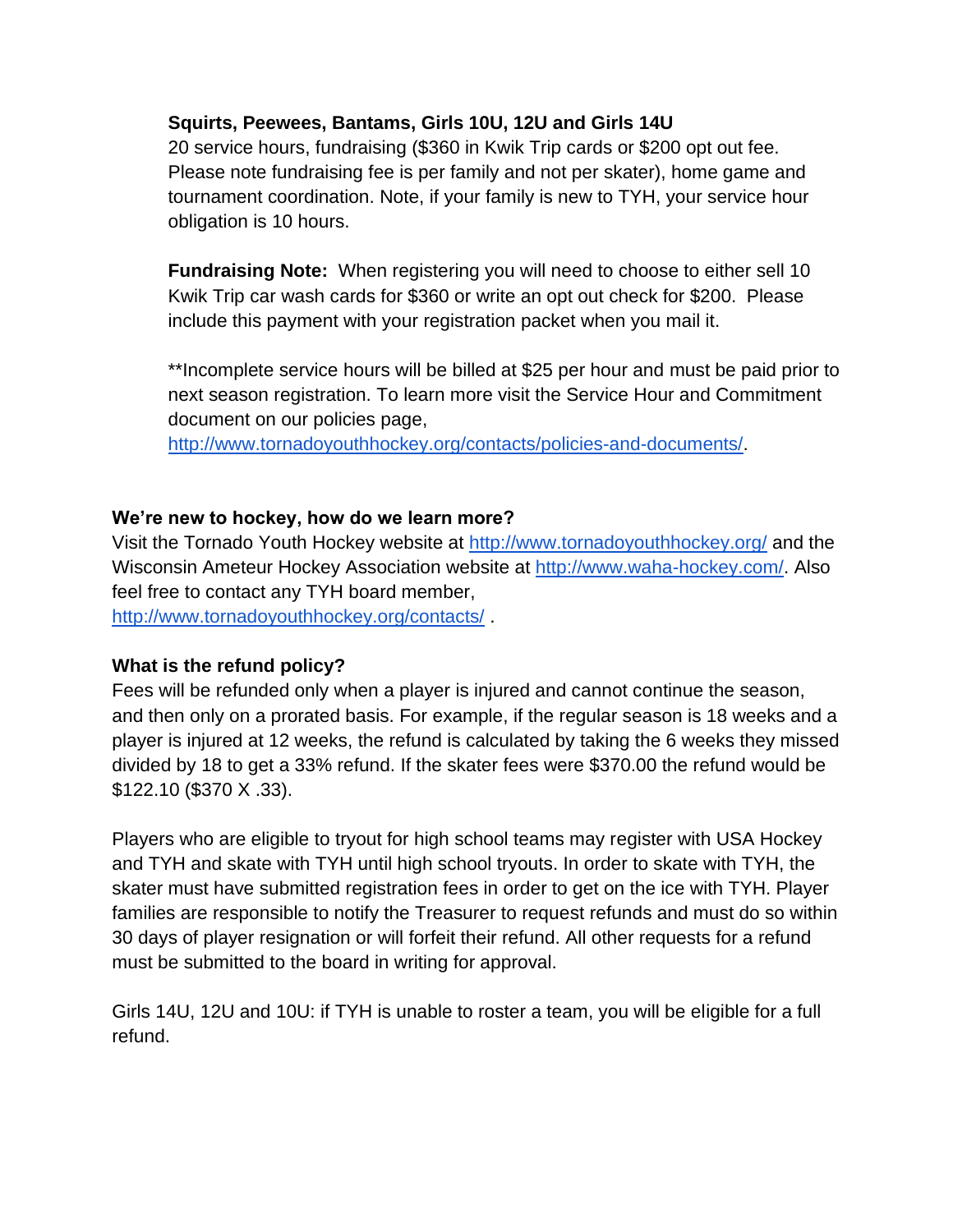### **What equipment does my player need?**

New this year: Due to our generous sponsors, each skater will be provided with jersey including their name on the back. These are yours to keep and will be used for the next two seasons. Please select your skater's jersey size when registering.

USA Hockey offers parents a guide to buying equipment. Watch at: [\(1\) How To Dress a Youth Hockey Player -](https://www.youtube.com/watch?v=AGp1PHRNX60) YouTube

For Learn to Skate participants, a helmet and skates are all you need.

# **Is there equipment available to use?**

Yes, TYH has a limited supply of equipment available for rent to Mite-level skaters. This is on a first come first serve basis. For more information contact TYH Equipment Coordinator, Brian Pinnow, at [equipmentcoordinator@tornadoyouthhockey.org](mailto:equipmentcoordinator@tornadoyouthhockey.org) or 608- 769-8354.

# **Do I need to live in Holmen, GET or Onalaska?**

It is the goal of Tornado Youth Hockey to provide a quality youth hockey experience for skaters who **live** in the Onalaska, Holmen and G-E-T communities. Our intention is not to release any player from our association to another association OR accept another player from a neighboring association except under the most unusual of circumstances. The board reserves the right to review requests, which must be submitted in writing to the president.

Girls 14U, 12U and 10U Teams are open to all girls in the Coulee Region.

# **Reference Links and Information**

TYH Handbook [http://www.tornadoyouthhockey.org/files/8615/1854/6666/TYH-Policy-Manual-](http://www.tornadoyouthhockey.org/files/8615/1854/6666/TYH-Policy-Manual-20180108.pdf)[20180108.pdf](http://www.tornadoyouthhockey.org/files/8615/1854/6666/TYH-Policy-Manual-20180108.pdf)

Onalaska Omni Center Ice Schedule <https://onalaska.recdesk.com/Community/Calendar?facilityId=8>

Registration Questions Matt Baranowski, TYH Registrar [registrar@tornadoyouthhockey.org](mailto:registrar@tornadoyouthhockey.org) or 608-498-0765